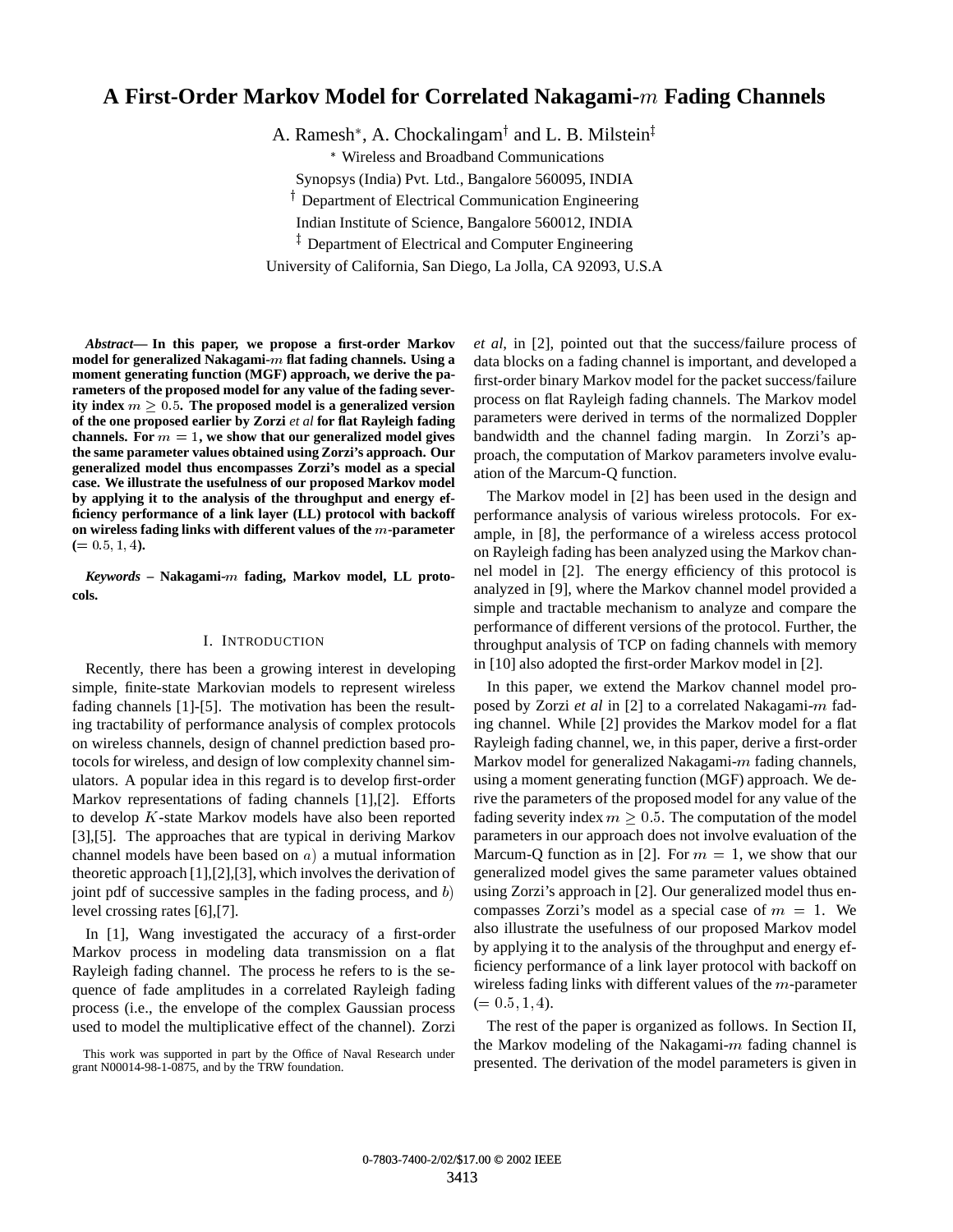Section III. An illustration of the application of the proposed model to the analysis of a link layer protocol with backoff is presented in Section IV. Conclusions are provided in Section V.

# II. MARKOV MODELING OF FADING CHANNEL

We assume that the channel fading process,  $\alpha(t)$ , is frequency non-selective (flat) and slowly fading.  $\alpha(t)$  is assumed to be Nakagami- $m$  distributed and the marginal density function of the associated random variable,  $\alpha$ , at time t (i.e.,  $\alpha = \alpha(t)$ ) is given by

$$
f_{\alpha}(x) = \frac{2m^{m}}{\Gamma(m)} e^{-mx^{2}} x^{2m-1}, \quad x \ge 0,
$$
 (1)

where  $\Gamma(\cdot)$  is the standard Gamma function [11] and m is the fading severity index  $[12]$ . In Eqn.  $(1)$  we normalized the second moment of the fading process to unity (i.e.,  $E(\alpha^2) =$ 1). Furthermore, the joint density function of two Nakagamim random variables,  $\alpha(t)$  and  $\alpha(t + \tau)$ , separated by  $\tau$  units apart, is given by [12]

$$
f_{\alpha(t),\alpha(t+\tau)}(x,y) = \frac{4m^{m+1}(xy)^m}{\Gamma(m)(1-\rho)(\rho)^{\frac{m-1}{2}}}e^{-\frac{m}{1-\rho}(x^2+y^2)}
$$

$$
\cdot I_{m-1}\left(\frac{2\sqrt{\rho}}{1-\rho}xym\right),
$$
(2)

where  $\rho$  is the correlation coefficient between  $\alpha^2(t)$  and  $\alpha^2(t+\tau)$  and is expressed as

$$
\rho = \frac{\text{cov}(\alpha^2(t), \alpha^2(t+\tau))}{\sqrt{\text{var}(\alpha^2(t))\text{var}(\alpha^2(t+\tau))}}.
$$
(3)

In general, the correlation coefficient  $\rho$  depends on the channel parameters like the Doppler bandwidth,  $f_d$ , and the time interval under consideration,  $T$  [13]. As in [14], [7], we take the correlation factor,  $\rho$ , in the fading process to be  $J_0^2(2\pi f_dT)$ , as the where  $J_0(\cdot)$  is the zeroth order Bessel function of the first kind.

We assume that the fading process is time-discretized in units of one data block interval, i.e.,  $\alpha_n = \alpha(nT)$ , where  $T$  is the data block (packet) duration. The amplitude of the fading process is partitioned into two disjoint sets,  $(0, \Delta)$  and  $(\Delta, \infty)$ . Since the fading process is correlated, we use a memory based model to characterize its evolution. In particular, we use a first-order Markov model to characterize the successes/failures in packet transmissions. We define  $S_n$ ,  $n = 0, 1, \ldots, S_n \in \{0, 1\}$ , as the success-failure process of the packet transmissions on the fading channel. Let  $S_n = 1$  and 0 denote the success and failure, respectively, of a packet at time instant nT.  $S_n = 1 \Leftrightarrow \alpha_n \in (\Delta, \infty)$  and  $S_n = 0 \Leftrightarrow \alpha_n \in (0, \Delta)$ . It is noted that the threshold to compare the received signal power for making the packet success/failure decision is given by  $1/C_{FM}$  [2], where  $C_{FM}$  is the channel fade margin. Accordingly,  $\Delta$  is related to  $C_{FM}$ 

as  $\Delta^2 = 1/C_{FM}$ . The transition probabilities of the above described chain are given by

$$
p = \text{Prob}(S_n = \text{success}|S_{n-1} = \text{success})
$$
  
= 
$$
\frac{\text{Prob}(S_n = \text{success}, S_{n-1} = \text{success})}{\text{Prob}(S_{n-1} = \text{success})},
$$
  
= 
$$
\frac{\int_{\alpha}^{\infty} \int_{\alpha}^{\infty} f_{\alpha_{n-1}, \alpha_n}(x, y) dx dy}{\int_{\alpha_{n-1}}^{\infty} f_{\alpha_{n-1}}(x) dx},
$$
(4)

and

$$
q = \text{Prob}(S_n = \text{failure}|S_{n-1} = \text{failure})
$$
  
= 
$$
\frac{\text{Prob}(S_n = \text{failure}, S_{n-1} = \text{failure})}{\text{Prob}(S_{n-1} = \text{failure})},
$$
  
= 
$$
\frac{\int_{\alpha}^{\Delta} \int_{\alpha}^{\Delta} f_{\alpha_{n-1}, \alpha_n}(x, y) dx dy}{\int_{x=0}^{\Delta} f_{\alpha_{n-1}}(x) dx}.
$$
 (5)

Define  $F_{\alpha}(x)$ , the marginal cumulative distribution function (cdf) of r.v  $\alpha_n$  (or  $\alpha_{n-1}$ ), and  $F_{\alpha_{n-1},\alpha_n}(x, y)$ , the joint cdf of r.v's  $\alpha_n$  and  $\alpha_{n-1}$ . With this notation, Eqns. (4) and (5) can be simplified as

$$
p = \frac{1 - F_{\alpha_n}(\Delta) - F_{\alpha_{n-1}}(\Delta) + F_{\alpha_{n-1}, \alpha_n}(\Delta, \Delta)}{1 - F_{\alpha_{n-1}}(\Delta)}, \quad (6)
$$

and

$$
q = \frac{F_{\alpha_{n-1}, \alpha_n}(\Delta, \Delta)}{F_{\alpha_{n-1}}(\Delta)}.
$$
 (7)

The Markov parameters  $p$  and  $q$  for a Nakagami- $m$  fading channel are computed in Section III. We define  $\pi = [\pi_b, \pi_a]$ as the steady-state probability vector, where  $\pi_b$  and  $\pi_a$  are the steady-state probabilities of being in packet failure state and success state, respectively. Assuming stationarity of the Markov chain, the  $\pi$  vector can be obtained by solving  $\pi$  =  $\pi$ **P**, where **P** is the transition probability matrix, which is given by

$$
\mathbf{P} = \left[ \begin{array}{cc} q & 1-q \\ 1-p & p \end{array} \right]. \tag{8}
$$

The steady-state probabilities can be computed as

$$
\pi_b = \frac{1-p}{2-p-q},
$$
\n(9)

and

$$
\pi_g = \frac{1 - q}{2 - p - q}.\tag{10}
$$

The average probability of error is given by  $\epsilon = \pi_b = \frac{1-p}{2-p-q}$  and the average length of burst errors,  $L_e$ , is given by  $L_e =$  $(1 - q)^{-1}$ .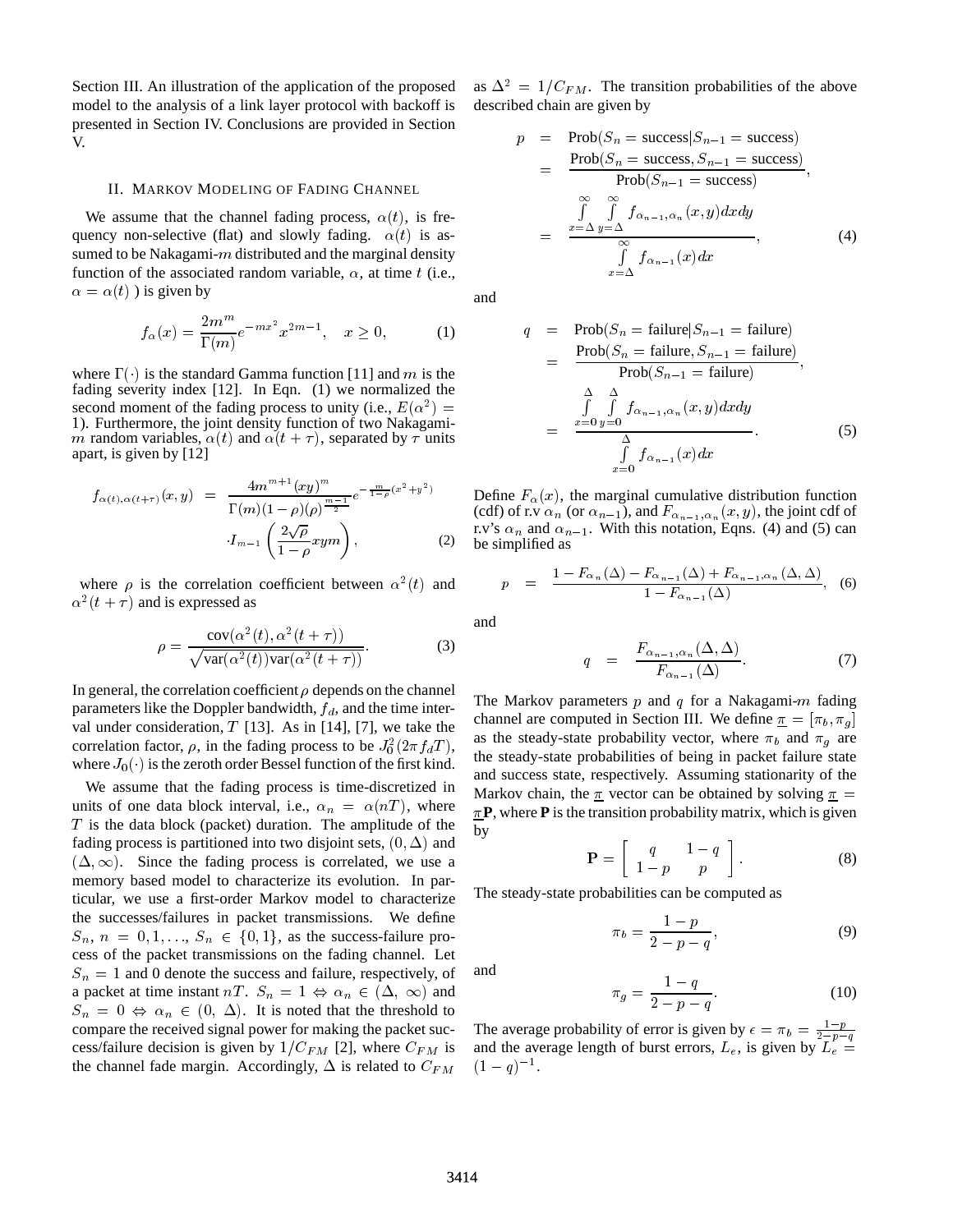## III. COMPUTATION OF MODEL PARAMETERS

In this section, we derive the Markov model parameters  $p$ and  $q$  for Nakagami- $m$  fading channels. In [15], Tellambura *et al* presented a unified approach to calculate the error probability and outage probability of binary and M-ary signals on dual-branch selection diversity Nakagami-m fading channels. Their approach is based on contour integral representation of the generalized Marcum-Q function [11] and application of the moment generating function approach. Their results are valid for correlation coefficient,  $\rho$ ,  $\neq$  {0, 1} and for  $m > 0.5$ . In our approach to calculate the Markov parameters  $p$  and q, we make use of a result derived in [15]. In particular, we use the joint CDF of two space-correlated r.v's to obtain  $F_{\alpha_{n-1}, \alpha_n}(\Delta, \Delta)$  required in Eqn. (6) and (7). This is described as follows.

Let  $r_1$  and  $r_2$  be the fade r.v's on the first and second antenna, respectively, and r be the output of the selection diversity combiner (i.e.,  $r = \max(r_1, r_2)$ ). Denoting the CDF of r as  $F_R()$ , we have the following:

$$
F_R(u) = \text{Prob}(r \le u)
$$
  
=  $\text{Prob}(max(r_1, r_2) \le u)$   
=  $\text{Prob}(r_1 \le u, r_2 \le u)$   
=  $F_{R_1, R_2}(u, u)$ . (11)

Now, if we replace u by  $\Delta$  in the above and let  $R_1 = \alpha_{n-1}$ and  $R_2 = \alpha_n$ , we get the desired CDF

 $F_{\alpha_{n-1},\alpha_n}(\Delta,\Delta)$ . In what follows, we follow the notations in [15] for the derivation of  $F_{\alpha_{n-1},\alpha_n}(\Delta,\Delta)$ . We write  $F_{\alpha_{n-1},\alpha_n}(\Delta,\Delta)$  as [15]

$$
F_{\alpha_{n-1},\alpha_n}(\Delta,\Delta) = \text{Prob}(\alpha_{n-1} \leq \Delta, \alpha_n \leq \Delta)
$$
  
\n
$$
= \text{Prob}(\max(\alpha_{n-1}, \alpha_n) \leq \Delta)
$$
  
\n
$$
= \text{Prob}(\beta \leq \Delta^2)
$$
  
\n
$$
= \frac{1}{2} - \frac{2}{\pi} \int_{\theta=0}^{\frac{\pi}{2}} \text{Im} \left[ \phi_\beta(-j \tan \theta) e^{-j\Delta^2 \tan \theta} \right] \frac{1}{\sin 2\theta} d\theta, (12)
$$

where  $\beta = \max(\alpha_{n-1}^2, \alpha_n^2), \phi_\beta(s) = E[e^{-s\beta}]$  is the moment generating function of the r.v  $\beta$ . ¿From [15],  $\phi_{\beta}(s)$  can be computed as

$$
\phi_{\beta}(s) = \frac{2^{2m+1} \Gamma(2m)}{\Gamma(m) \Gamma(m+1)} \frac{(A^2(s)m)^m}{[(1+B(s))B(s)]^m}
$$
 \nwhere\n
$$
2^{F_1} \left(1 - m, m, 1 + m, \frac{1 - \frac{1}{B(s)}}{2}\right),
$$
\n(13) \nWe have:\n
$$
2^{F_1} \left(1 - m, m, 1 + m, \frac{1 - \frac{1}{B(s)}}{2}\right),
$$
\n(14)

where  $2^{F_1}(\cdot, \cdot, \cdot)$  is the Gauss hypergeometric function [16], and  $A(s)$  and  $B(s)$  are defined as

$$
A(s) = \frac{1}{s} \sqrt{\frac{m}{2(1-\rho)}},
$$
\n(14)

and

$$
B(s) = \frac{\sqrt{[s(1-\rho) + 2m]^2 - 4m^2\rho}}{s(1-\rho)},
$$
 (15)

respectively. For  $m = 1/2$  and  $m = 1$ ,  $\phi_{\beta}(s)$  reduces to the following, much simpler to compute, expressions

$$
\phi_{\beta}(s) = \frac{8\sqrt{2}}{\pi} \frac{A(s)}{\sqrt{B^2(s) - 1}} \sin^{-1} \left( \sqrt{\frac{B(s) - 1}{2B(s)}} \right), \quad (16)
$$

and

$$
\phi_{\beta}(s) = \frac{8A^2(s)}{B(s)(1+B(s))},\tag{17}
$$

respectively.

The marginal cdf,  $F_{\alpha}(\Delta)$ , can be derived as follows.

$$
F_{\alpha}(\Delta) = \int_{x=0}^{\Delta} \frac{2m^{m}}{\Gamma(m)} e^{-mx^{2}} x^{2m-1} dx
$$

$$
= \frac{\Gamma(m\Delta^{2}, m)}{\Gamma(m)}, \qquad (18)
$$

where

$$
\Gamma(u,n) = \int_{x=0}^{u} e^{-x} x^{n-1} dx.
$$
 (19)

Substituting Eqns.  $(18)$  and  $(12)$  into Eqns.  $(6)$  and  $(7)$ , for the desired value of m, we get the parameters **P**,  $L_e$ , and  $\epsilon$  of the first-order Markov model of the Nakagami-m fading channel, in terms of the normalized Doppler bandwidth,  $f_dT$ , and the channel fade margin,  $C_{FM}$ .

Table I gives the Markov model parameters  $p$  and  $q$  computed as per Eqns. (6) and (7), for different values of the Nakagami-m parameter ( $m = 0.5, 1, 4$ ), normalized Doppler bandwidth ( $f_dT = 0.01, 0.08, 0.64$ ), and channel fade margin  $(C_{FM} = 30,20,10$  dB). The average packet error probability,  $\epsilon$ , and the burst error length,  $L_e$ , are also given. Note that  $m = 1$  corresponds to Rayleigh fading,  $m = 0.5$  characterizes a severe, one-sided Gaussian distributed fading process, and  $m = 4$  characterizes light fading conditions which are typical of a Ricean distribution with a line-of-sight path in addition to diffused paths [11]. Also, an  $f_dT$  value of 0.01 represents a highly correlated fading process (low mobile speeds), whereas an  $f_dT$  value of 0.64 represents a less correlated fading process (high mobile speeds).

We point out that the p and q parameters for  $m = 1$  in Table I are exactly the same as those obtained through Zorzi's model in [2] (see Table I, pp. 1292 in [10]). This validates our moment generating function approach to compute the model parameters. Our generalized approach thus encompasses Zorzi's model as a special case for  $m = 1$ . In addition, our MGF approach provides the parameter values for any value of  $m \geq 0.5$ . From Table I, it is further noted that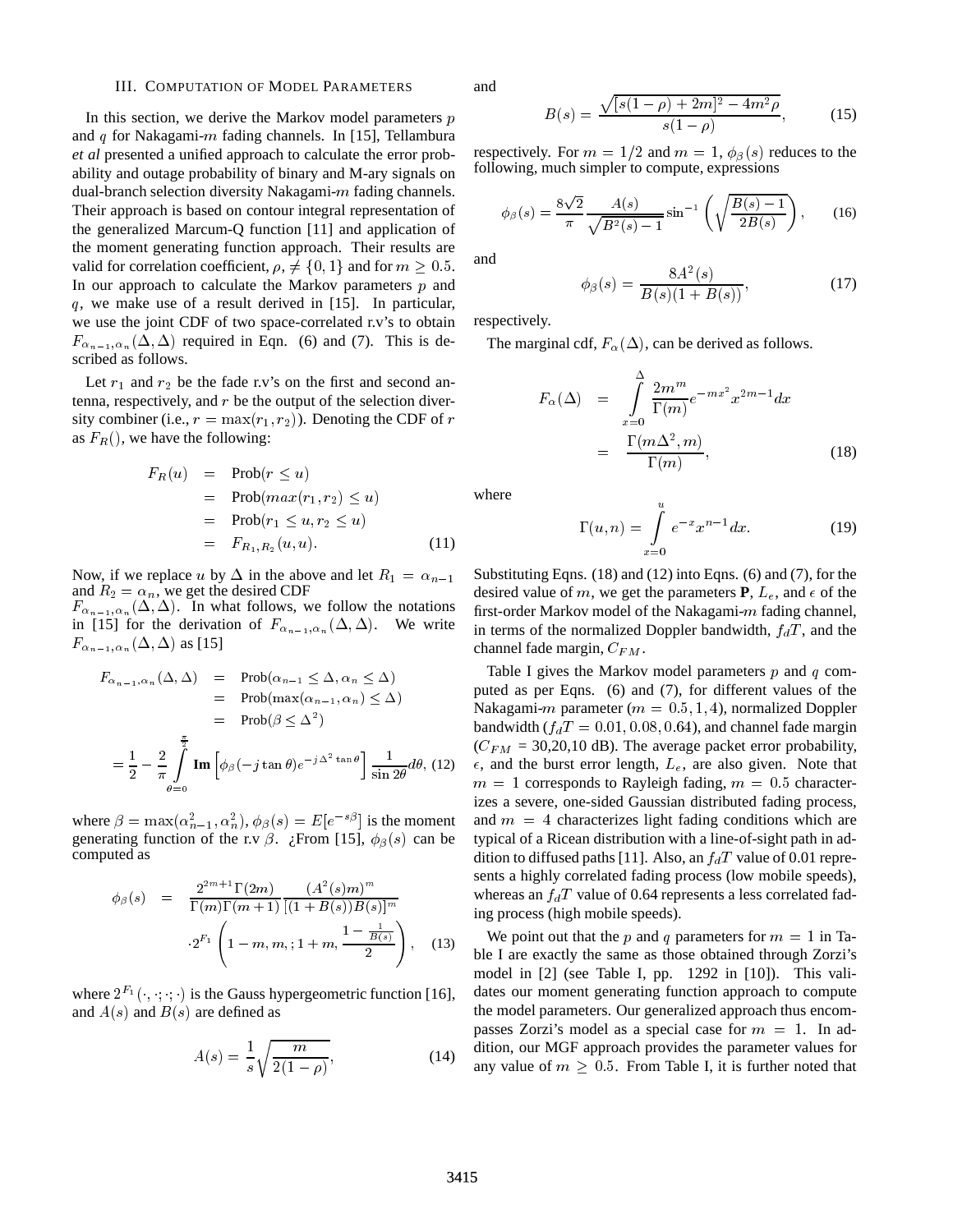| $\boldsymbol{m}$ | $f_dT$ | $C_{FM}$ (dB) | $\boldsymbol{p}$ | q         | $\epsilon$  | $\overline{L}_e$ |
|------------------|--------|---------------|------------------|-----------|-------------|------------------|
| 4.0              | 0.01   | 29.99         | 0.9999           | 0.0570    | 1.065e-11   | 1.0605           |
|                  |        | 19.98         | 0.9999           | 0.5338    | 1.053e-07   | 2.1453           |
|                  |        | 9.77          | 0.9998           | 0.8591    | 9.405e-04   | 7.0973           |
|                  | 0.08   | 29.99         | 0.9999           | $3.27e-3$ | 1.065e-11   | 1.0032           |
|                  |        | 19.98         | 0.9999           | $3.18e-4$ | 1.053e-07   | 1.0003           |
|                  |        | 9.77          | 0.9992           | $1.59e-1$ | 9.405e-04   | 1.1894           |
|                  | 0.64   | 29.99         | 0.9999           | $3.71e-3$ | 1.065e-11   | 1.0037           |
|                  |        | 19.98         | 0.9999           | 5.78e-7   | 1.053e-07   | 1.0000           |
|                  |        | 9.77          | 0.9990           | 1.65e-3   | 9.405e-04   | 1.0016           |
| 1.0              | 0.01   | 29.99         | 0.9993           | 0.3294    | 1.000e-03   | 1.4913           |
|                  |        | 19.98         | 0.9975           | 0.7543    | 1.000e-02   | 4.0701           |
|                  |        | 9.77          | 0.9918           | 0.9268    | 1.000e-01   | 13.6708          |
|                  | 0.08   | 29.99         | 0.9990           | 0.0082    | 1.000e-03   | 1.0083           |
|                  |        | 19.98         | 0.9906           | 0.0772    | 1.000e-02   | 1.0837           |
|                  |        | 9.77          | 0.9403           | 0.4631    | 1.000e-01   | 1.8628           |
|                  | 0.64   | 29.99         | 0.9990           | 0.0011    | $1.000e-03$ | 1.0023           |
|                  |        | 19.98         | 0.9900           | 0.0118    | 1.000e-02   | 1.0119           |
|                  |        | 9.77          | 0.9018           | 0.1163    | 1.000e-01   | 1.1317           |
| 0.5              | 0.01   | 29.99         | 0.9877           | 0.5268    | 2.523e-02   | 2.1133           |
|                  |        | 19.98         | 0.9870           | 0.8594    | 7.985e-02   | 7.1165           |
|                  |        | 9.77          | 0.9812           | 0.9450    | 2.545e-01   | 18.1862          |
|                  | 0.08   | 29.99         | 0.9761           | 0.0077    | 2.523e-02   | 1.0841           |
|                  |        | 19.98         | 0.9331           | 0.2291    | 7.985e-02   | 1.2972           |
|                  |        | 9.77          | 0.8611           | 0.5933    | 2.545e-01   | 2.4593           |
|                  | 0.64   | 29.99         | 0.9748           | 0.0293    | $2.523e-02$ | 1.0302           |
|                  |        | 19.98         | 0.9209           | 0.0886    | 7.985e-02   | 1.0972           |
|                  |        | 9.77          | 0.7525           | 0.2751    | 2.545e-01   | 1.3795           |

#### TABLE I

MARKOV MODEL PARAMETERS  $p$  and  $q$  for different values of  $m$ ,  $f_dT$ , AND  $C_{FM}$ .

the burst error length,  $L_e$ , gets increasingly large as the fading gets severe (i.e., small values of  $m$ ) and as the correlation gets larger (i.e., small values of  $f_dT$ ). For example, when  $f_dT = 0.01$ ,  $L_e$  is 18.2 for  $m = 0.5$ , 13.7 for  $m = 1$ , and 7.1 for  $m = 4$ , which is expected. Also, as  $f_dT$  gets large, the channel behaves almost like an i.i.d channel (i.e.,  $L_e \approx 1.0$ ) for  $f_dT = 0.08$  and 0.64 in the case of  $m = 4$ , and for  $f_dT = 0.64$  in the case of  $m = 0.5$ . We can also observe that for a given fade margin,  $C_{FM}$ , the average packet error rate,  $\epsilon$ , decreases with increasing values of m. This again is expected because the intensity of fading is less for large <sup>m</sup>.

# IV. APPLICATION OF MARKOV MODEL TO LL PROTOCOL PERFORMANCE ANALYSIS

In this section, we apply the proposed first-order Markov model to analyze the performance of link layer protocols on Nakagami- $m$  fading channels. We consider two protocols, namely, 1) an ideal selective repeat (SR) ARQ protocol, and 2)an ARQ protocol with geometric backoff (GBO), which is proposed and analyzed in [17].

# *A. Selective Repeat ARQ (SR)*

In this protocol, the receiver asks for the retransmission of only those LL packets which are detected to be in error. The throughput of the ideal SR ARQ protocol is given by  $\eta_{SR}$  =  $1 - \epsilon$  [18]. We define one energy unit as the energy spent in the transmission of a LL packet at a fade margin,  $C_{FM}$ , of 0 dB. Accordingly, the energy efficiency,  $\xi$ , is defined as the ratio of successful packet transmissions to the total number of packet transmissions, normalized by the fade margin. The energy efficiency of the SR ARQ protocol is given by  $\xi_{SR}$  =  $(1 - \epsilon)/C_{FM}.$ .

## *B. ARQ with Geometric Backoff (GBO)*

In this scheme [17], we define a parameter  $g, 0 < g \leq 1$ , called the *geometric backoff factor*. Following an idle or LL packet failure, the LL leaves the channel idle in the next slot with probability  $g$  (or equivalently, the LL transmits a packet with probability  $1-g$ ). With this scheme, the expected number of backoff (idle) slots following a packet failure is given by  $g/(1 - g)$  [17]. The motivation for the above backoff strategy is to save energy by not transmitting packets during deep fade conditions.

Assuming the proposed first-order Markov model for the fading channel, and due to the memoryless property of the geometric backoff, we can model the system with a finite state Markov-chain. The system status in a slot can be in any one of *success*, *failure*, *idle with possible success* and *idle with possible failure* states. We denote these states by  $s, f, i_s$  and  $i_f$ , and their the steady-state probabilities by  $\pi_s$ ,  $\pi_f$ ,  $\pi_{is}$  and  $\pi_{if}$ , respectively. Denoting the steady state-probability vector  $\pi_{gbo} = [\pi_s \pi_f \pi_{is} \pi_{if}], \pi_{gbo}$  can be obtained by solving  $\pi_{gbo} = \pi_{gbo}$ **T**, where **T** is the transition probability matrix of the GBO system, which can be written as [17]

$$
\mathbf{T} = \begin{bmatrix} p & (1-p) & 0 & 0 \\ (1-g)(1-q) & (1-g)q & g(1-q) & gq \\ (1-g)p & (1-g)(1-p) & gp & gp \\ (1-g)(1-q) & (1-g)q & g(1-q) & gq \end{bmatrix} . \tag{20}
$$

Solving  $\pi_{gbo} = \pi_{gbo}$ **T**, the expressions of of  $\pi_s$ ,  $\pi_f$ ,  $\pi_{is}$ , and  $\pi_{if}$  can be obtained as [17]

$$
\pi_s = \frac{(1-g)(1-q)}{(2-p-q)(1-gp)},\tag{21}
$$

$$
\pi_f = \frac{(1-p)(g^2(p+q-1) - g(p+q) + 1)}{(2-p-q)(1-gp)}\tag{22}
$$

and

i

$$
\tau_i = \pi_{i_s} + \pi_{i_f} = 1 - \pi_s - \pi_f. \tag{23}
$$

The throughput of the GBO scheme,  $\eta_{gbo}$  is given by  $\pi_s$ and the energy efficiency of this scheme can be computed as  $\xi_{gbo} = \frac{1}{C_{FM}} \cdot \frac{\pi_s}{\pi_s + \pi_f}.$ 

The throughput performance of the SR and GBO protocols are computed for  $m = 0.5, 1$ , and 4, and plotted as a function of fade margin in Figs. 1, for a fixed normalized Doppler bandwidth  $f_dT = 0.001$ . The required p and q values to be used in Eqns. (20) are obtained from the Markov model parameter computation derived in Sections II and III. The parameter  $g$  for the GBO is taken to be 0.2. At 900 MHz carrier frequency,  $f_dT = 0.001$  corresponds to mobile speed of 1.2 Kmph, link speed of 1 Mbps and LL packet size of 1000 bits. As expected, the throughput performance is better for  $m = 4$